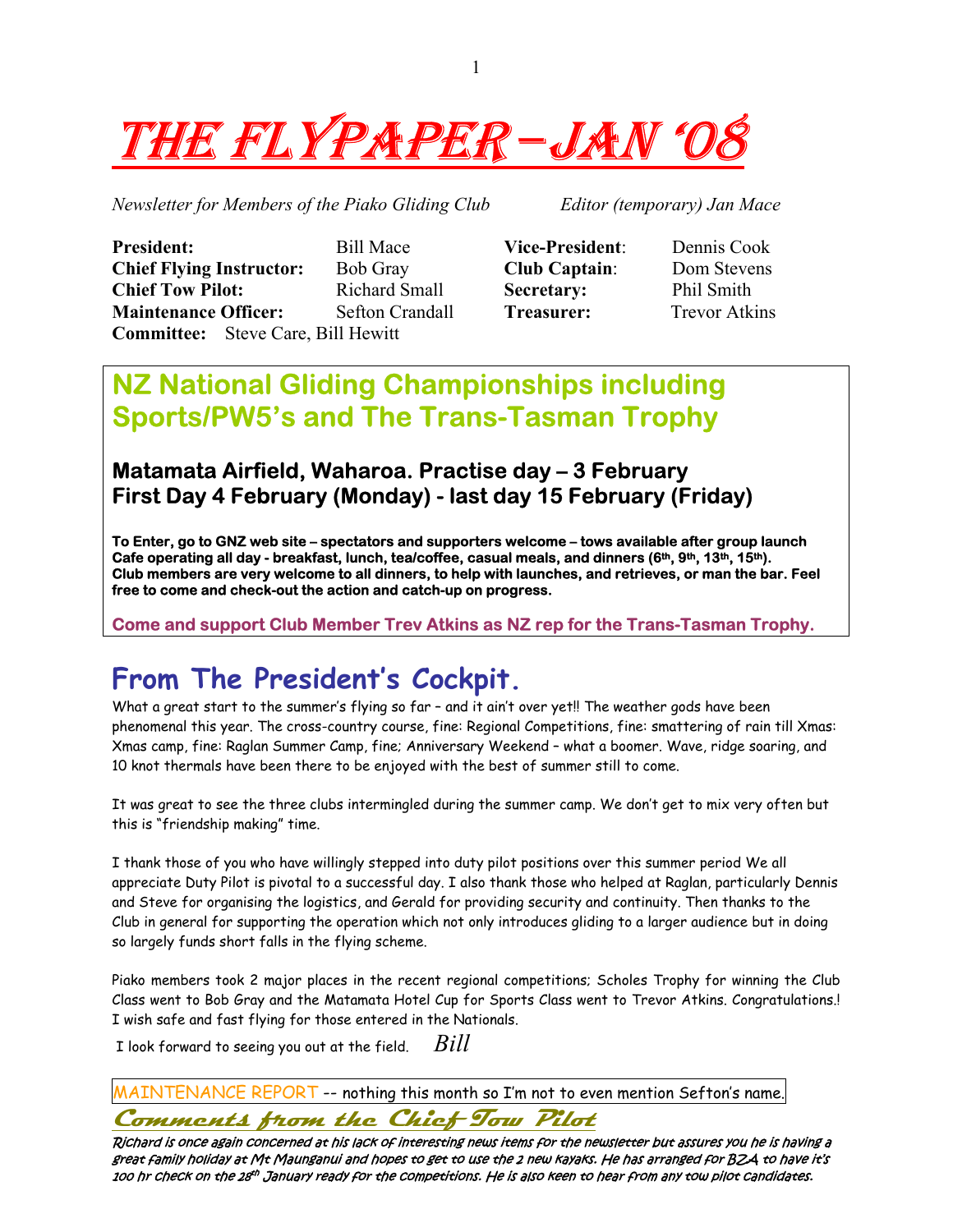# **This Is Your Club Captain Squawking**

Fun, fun, fun in the sun, sun, sun!! Well that's the way I see it (and I believe that's why we do it - gliding that is - for fun). I've just looked back at what I'd written for the last "Fly Paper" and in passing I'd mentioned some forthcoming events. Several of these events have now passed. For those where I was either partially or wholly present I can but only chuckle at the fun and merriment (along with huge doses of excitement) that was had. The X-Country course was a "boomer", and all those who had anything to do with organizing it, please take a pat on the back (especially the one who arranged the weather!). Simultaneous to the X-Country course, some hard yards were being put in by the promotional team at the Centre Place shopping mall in Hamilton which has already yielded results. Unfortunately, just paying your subs and occasionally flying is not enough. We have to take every opportunity to promote our sport / hobby and let everybody know just how much fun it can be ensconcing one's self in glass reinforced plastic and "hooning" (or should I say sedately sailing?) around our skies.

The Regional Champs came and went and a few surprises in the standard class were witnessed. Piako pilots were quite often placed at the top of the score board (results are available on the GNZ website), which proves we're not just pretty faces!

The Xmas Camp was quite a laid-back affair, as it should be, and we were extremely lucky to have a good number of guests from several other clubs join us. If you just want to "chew the cud" and get in some good flying over an extended period, the Xmas Camp has got to be one of the best times of the year for overindulgence! It's just plain great to meet up with our gliding compatriots and let them remind us (which they quite often did) how lucky we are to have such a fantastic club with such good facilities – but I don't have to tell you that!

Although I wasn't able to attend Raglan, from what I've heard a good time was had by all. I received a few emails, the tone of which implied all and sundry were getting on with organizing the tasks required to run a glider operation away from our home airfield. I feel this is the way things should be run; just a hint of direction and everyone gets on with it – fantastic!

The madding crowd should by now have left the airfield, by which I mean the Walsh Flying School. Their legacy being very short grass on our main runway which we'd like to retain - the short grass that is! The Walsh is quite unique and always reminds me of a cross between Auckland International Airport and a refugee camp. However, should you get the chance it's always worth at least one or two take-off and landings in a glider during the Walsh period, if only to experience flying in a CTR and a very, very busy circuit.

The National Champs are now all but upon us and I'm looking forward with great anticipation to a super time. I've looked at the GNZ website under sailplane racing and the list of pilots makes for some good close scoring. If you can get out to the airfield during the Nationals (there should be towing available once the competitors have absconded) it's well worth it as it's a hive of activity and some extra hands to help launch and possibly retrieve certainly wouldn't go amiss.

As a foot note; did you know that PGC has an emphasis on private ownership and at some stage you will probably own your own glider (by now you are addicted and like as you may you can't give up!)? What this does mean however, is that in the mean time if you're flying the club gliders they like all others need a little TLC. If you study the MOAP you will learn that you cannot just go wielding spanners at an aircraft without qualification but there are certain repairs and maintenance that can be carried out as necessary or as routine. We do have a "Maintenance Officer" and should you wish to repair or maintain the club fleet please check with Sefton Crandall first. Should any pilot who frequently flies NI get the urge, the main under-carriage tyre needs to be replaced. The new tyre which sits on the club hanger bench is waiting to be fitted.

Until next time, Dom. by a communicate of the domandkate of the state of the Unit of the Unit of the Unit of the Unit of the Unit of the Unit of the Unit of the Unit of the Unit of the Unit of the Unit of the Unit of the U

ı

**Piako & Others – Easter Gliding Camp Friday 21 – Monday 24 March** *Flying every day – dinner Saturday night – mark the calendar now*  **Everyone invited !**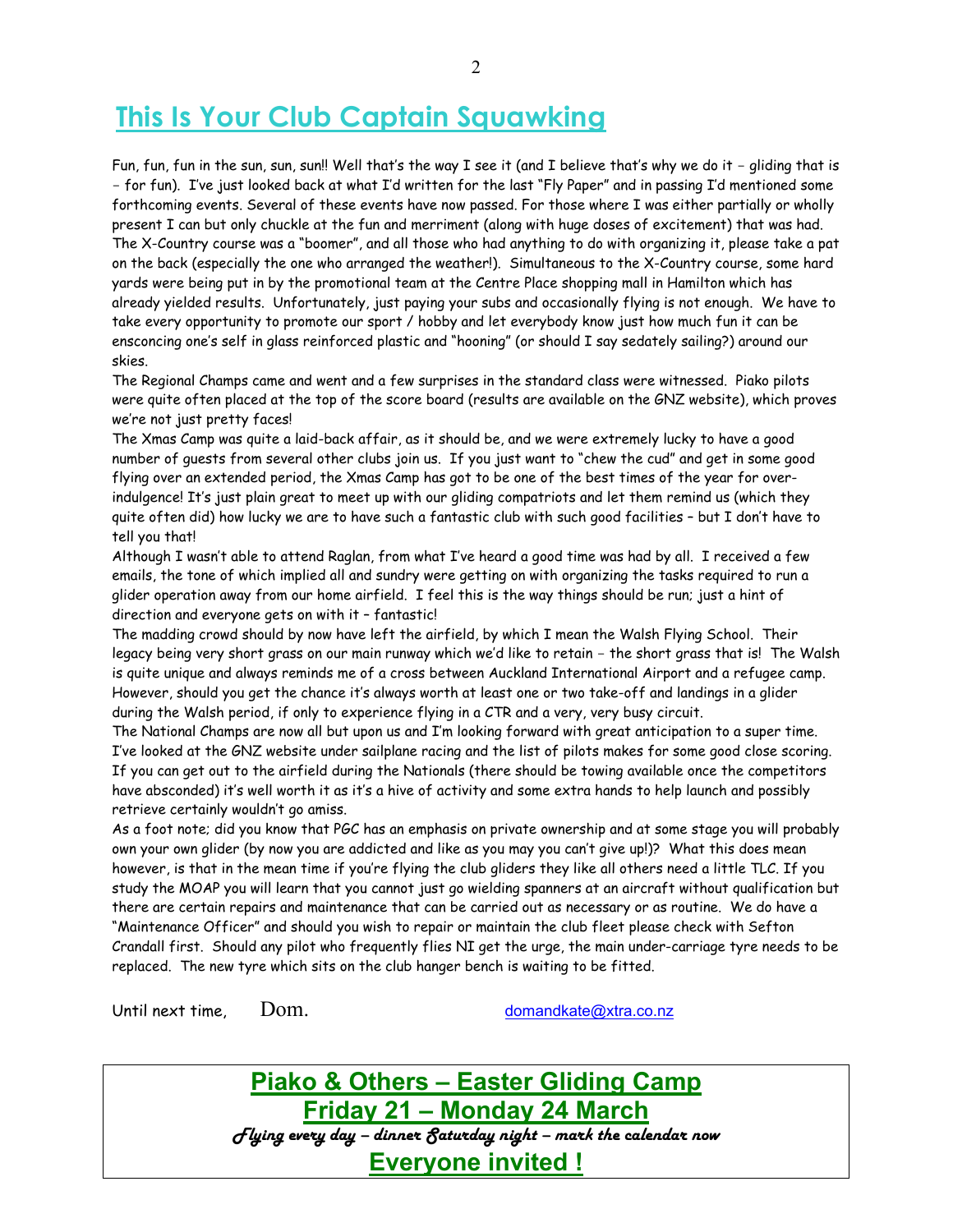## *Your opportunity to fly with an experienced instructor* Entry in the National Competition in the PW6,

Ralph Gore has offered to take students or co-pilots on the following conditions:-

- 1. By Wednesday  $30<sup>th</sup>$ , you must have your name to Trev Atkins
- 2. All flying days being filled

- 3. You must attend the briefings
- 4. You will be responsible to prepare the glider and park it on the grid
- 5. You will have the trailer hitched to your vehicle in case of a retrieve
- 6. At the end of the day the glider must be assembled, put away, ready for the next day
- 7. Pay your share of the cost being \$75 per day

# BLOWIN' In The WIND

**HAPPY NEW YEAR !** Such a cheerful, full-of-promise greeting!! With shades of "I wish you well". So much bigger and more encompassing than merely "Good Morning" ( – what about my afternoon and evening? ) or "hello", which is better than nothing, but doesn't impart a lot of anything. It seems to say, let's put the past behind and look optimistically to where we are going – a sense of purpose, a beginning. Said with a smile it's a connection with personal meaning. *Happy New Year to you all!* 

Welcome to 2 new club members: Sharn Davies from Tauranga who's joined the tow pilot crew. Has had over 200 hours experience and currently a flying instructor over the hill. Sharn did some test runs in the regional comps and looking forward to flying here. Justine Vodane from Hamilton is looking to extend his sports scene and is booked for the first flying course of the year. He's already thinking of adjusting his Thursday afternoon's off to Wednesday to increase his flying time.

Club Training Courses will be underway again soon. A-cert starting in March 29th is full. Bookings are now being taken for the next course starting 17 May. All inquires to Trev or through the web site. While on the subject of learning, Hot Topics evenings organised by the Club Captain will start up again round autumn time. Dom says you're all too busy flying to attend them these next 2 months, but he invites you to suggest or mention to him any subjects you would like to debate. And suggestions or offers of "leader" are welcome.

......Some brief Reports on Past Events and Happenings......

*The biggest Cross-Country course to date was held in late November – 22 in total attending. Enjoyed by all, especially with every day flyable! The bigger numbers was thought to have been beneficial to pilots and instructors alike. Catered lunches and two dinners added to the social side. Thanks to Bill Mace for organising the logistics of 7 twin gliders and instructors with time available to participate, and to Ralph Gore as chief instructor.* 

The Regional Competition saw 27 entrants enjoying fabulous weather, well some blue thermal days were a little disappointing. There were some great flying opportunities particularly for those pilots who had just finished the X country course. They really enjoyed themselves and showed how they had matured. Thanks to club members who helped with launches, retrieves, and other jobs – especially novices Eduoard Devonoges with scoring, and June Ritting on radio.

Councillors and Ward Representatives of the Matamata/Piako District Council held their Xmas function at the Gliding Club House prior to Xmas. Phil Smith, Richard Small, Bill Mace, and Les Riesterer took up 11 trial flights and manned the bar for the evening. Reportedly, a great time was had by all.

A reminder that Corporate or Group flying/picnic days are welcomed at the club on non-fly days. All enquires to Bill Mace 07 889 1980. This is a good club promotion and a team to host the participants can be arranged.

Then prior to Xmas, club members manned a stand in Hamilton's Centre Place Mall. Not the most exciting activity, but exceedingly well done. Thanks to Dom who made some new tables and screens, (very professional looking), and to Tim, Ron, and Stu who did the bulk of time seeing to the public. Thanks are accorded to Neil Thomas, the Jeweller on the front corner of the mall, for being a depot for Trail Flight ticket purchases. Your support is welcomed, Neil. Club members are reminded about supporting our supporters!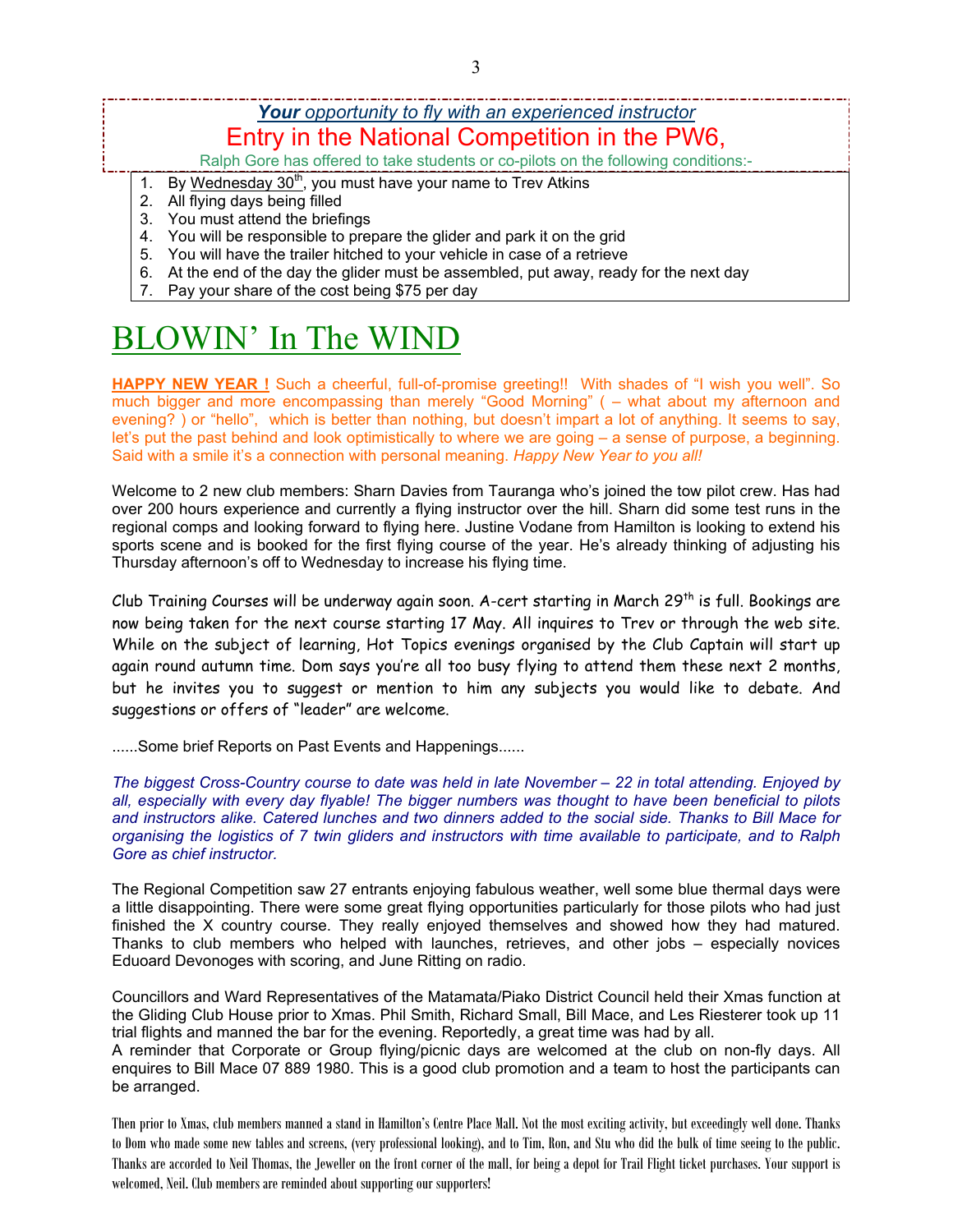*Xmas Camp saw members from the two Auckland Clubs mix and mingle with Piako, staying in the cabins and camping, with and without family. Great flying days saw both the Piako and Auckland tow planes working to get everyone launched. In amongst the trippers it was noticed that Roberta requested, and had, a training session with the intrepid Trev. Also, Club Captain Dom practised his cooking skills by making pancakes on New Years Day. (check out the photo on the web-page) These activities were topped off with over 50 participants at a great dinner and social occasion to celebrate the New Year arriving and several stayed on to do just that. It was great seeing everyone having a fine old time.* 

The 42nd Walsh Memorial Scout Flying School also enjoyed the great weather except the last 2 days were too windy for the last few solo flights. This is the biggest volunteer flying school in the world. The usual stuff happened .....750 recorded air movements, 660 flying hours, 37 new pilots, and 16 budding pilots went solo. 58 listed sponsors and approx \$15,000 prizes/scholarships are awarded at the formal dinner. President of the Soaring Centre, Bill Mace represented the clubs and had a chance to congratulate the Mayor, Hugh Vercoe on his New Years honour.

**The Weather Forecast for summer** *– I understand it is for a long, hot one and information to hand indicates there*  will be rain for a couple of days around Feb 8/9<sup>th</sup>, for about one day around the 15<sup>th</sup>, and probably another couple of rainy *days around the 28th leading into a mostly dry March ie the best gliding season we'll see this year.* 

*On the Romance subject, and for those who haven't read some of the fine print on the web-site, congratulations to Gareth Pryce and Jackie on their recent wedding, and best wishes to Allan Miller and Heike on their forthcoming marriage. And, although we may all poh-poh Valentines and call it commercial rubbish etc .... a special effort to the love of your life might earn some brownie points (and I'm not talking gliders here!) eg, jewellery is always worthwhile as Roger Brown can attest to, flowers can do the trick with some, dinner at the Gliding Club on the 15th would save some work and give a smile.....put it on your calendar.* 

*Other new partnerships to be commented on: Ross Annabell has moved into a new glider ( I can't remember the specifics Ed) and to the Auckland Club for logistic reasons. He assures me we'll still see him sometimes. Dom Stevens has joined the DG101 syndicate. He has checked it out and been flying but*  hasn't yet allowed Kate to polish it. Phil Smith is looking good in his new VW machine. Check out the *photos on the web site of him flying round Mt Te Aroha. His old Libel is for sale. Bill Mace is now the complete owner of a Lak 12 .* 

THE SIMULATOR. Bill Mace says his plans are, currently, for the simulator to be tested on the first wet day of the Competition. (great excitement for me as I get a spare room and a husband back again - Ed!). BIG report on that in the next newsletter - perhaps there'll be an inaugural flight and launching celebrations? Watch for your invite. Please note: this is a Soaring Centre initiative.

As previously reported, the Trans Tasman Trophy is being contested during the National Competition here starting next weekend. Piako club member, Trev Atkins is the nominated NZ representative - yip that's our Trev – who says he's looking forward to the challenge. *The Flypaper* has plans to feature an exclusive interview with Mr. Atkins in the next edition. Off the record, last week, Trev says he's feeling like a fine tuned athlete and picks he'll be peeking (or was that peaking) condition in 2 weeks. Club President, Bill , invites you all to come and give your support.

As the Bar Manager will be flying in the competition, could any available club members please open and man the bar.hic. Anytime from 4pm onwards until you can be relieved. see Jan in the kitchen for key etc. This would be appreciated by all.

#### **027 279 8602 is the number of the Mobile Phone in the caravan – So a reminder, please, to Duty Pilots to turn it on. This is for the convenience of members so make use of it and return the favour by answering it**

The club now has the use of a market umbrella for the big table and seat arrangement by the BBQ, thanks to Ann Johnson and cleaning out the garage. There's also now 2 gazebo's repaired and marked for easy assembling. One for use at the club rooms, and one in the caravan for those busy summer days.

CLUB INSIGNIATED CLOTHING: I have had reports that the long-sleeved cool/dry (or is it hot/cool) sports shirts are terrific to wear. They really are cool when you're hot. Great for stopping sunburn, dry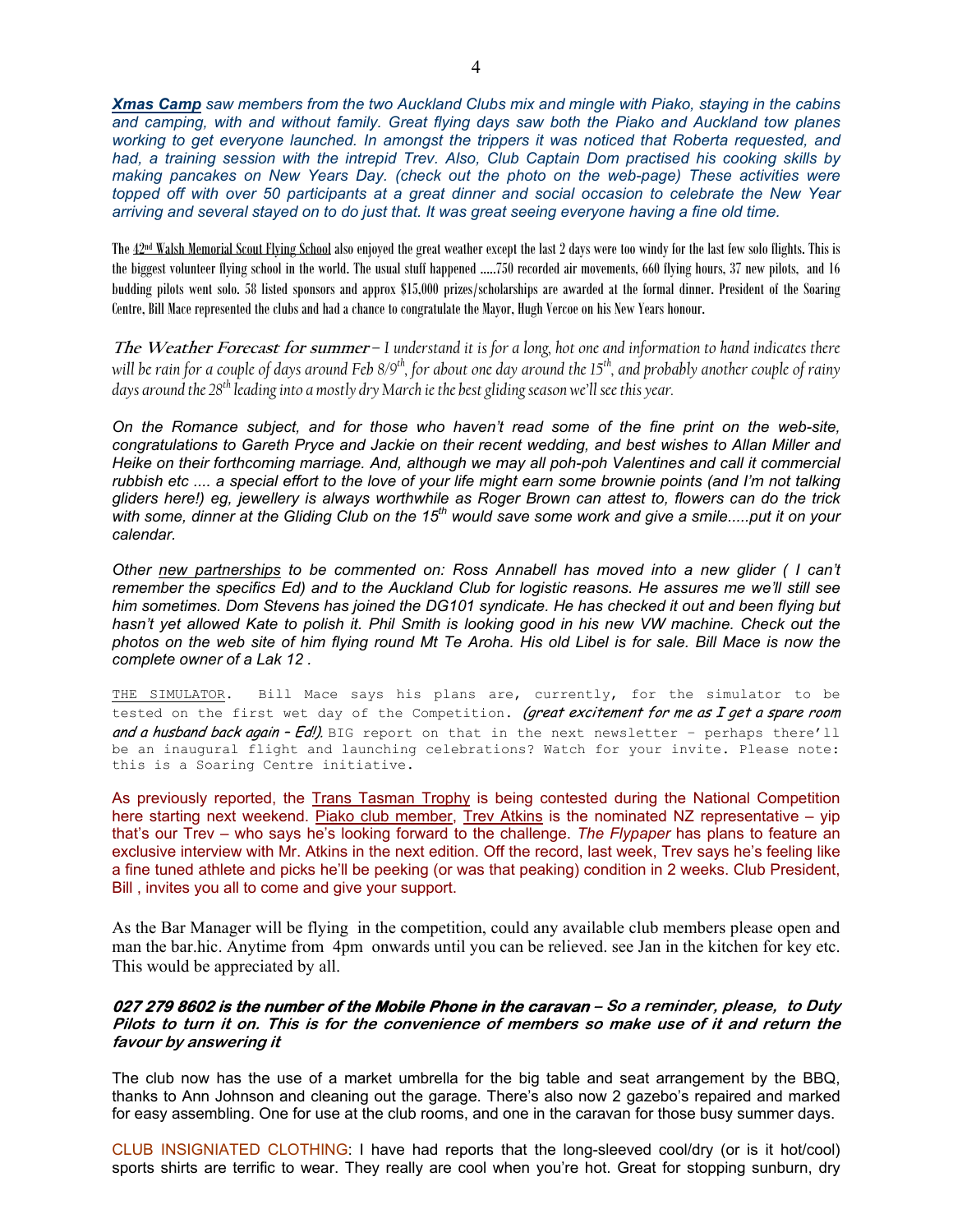after washing in  $\frac{1}{2}$  hour, no ironing so makes for easy laundering for guys (& gals). Be ready for another order prior to/early in winter.

A few miscellaneous matters to comment on – a smaller newsletter this time – what with Xmas, comps., and flying with more flying to be done, I must prioritise. No roster either – technical problems! "Get Well Soon" is wished to Bruce Wine, now back home and on the mend after being knocked off the farm bike. Julian Mason and Caroline have moved to Matamata, probably for logistic reason's ie. closer to the airfield, and new home building is their occupation for a while.

Did you notice the fabulous photos in the new Soaring Magazine? Don't hesitate to send your stories, news, photos, and views to Jill McCraw.

I'ld like to reiterate my Tips for glider pilots. I have partners/wives/husbands asking about dates and details of club events...I'll be so bold as to suggest you print this newsletter and leave it handy for fellow family and friends to read – they are often interested to know what's going on or the planned activities.

Finally – Got extra nice stuff for chrissey presents? – need to get rid of the old? Think "Club Rooms" Thanks for bits and pieces that have come in. For your info, useful items for the club could include: stereo set (we now have speakers), more children's toys, large screen (plasma) TV, frying pan, double bed, old chests of drawers, breadmaker. All would be useful for the competition.

## **Jan**

## COMMITTEE DELIBERATIONS

- *1* New Club Glider –the discus is sitting in Auckland waiting for registration papers and other bookwork to be completed prior to handover. Much frustration what with the super summer weather we're experiencing. "All good things come to those who wait" ?!
- *2* Big Day Up will involve publicity over February promoting the web site but NO designated club day
- 3 Easter (Camp) March  $21<sup>st</sup> 24<sup>th</sup>$  x 4 possibly good flying days!
- 4 Land Out BBQ to be held Anzac Day, which makes 3-day weekend this year April25-27<sup>th</sup>
- *5* Caravan Progress yes, slowly but surely
- *6* The Mowing Contract run by the Council is being re-written. Ralph, Robin and Bill are co-ordinating. *7* AGM in early May (for those doing early planning).

### *CFI JOTTINGS*

*Congratulations to Tim Bromhead for achieving all three legs of the Silver Badge over the Christmas camp, and to Jamie Pirrit for a Silver Badge height gain this last weekend, well done. The great weather over the holiday period made for some excellent soaring from Matamata and some good flights at Raglan.* 

*I heard the weather this past anniversary weekend provided some of the best flying conditions seen for years. Several pilots went for their 5 hour flights, others flew to Taupo and back, including some gliders from Drury, others tackled 300 km speed triangles flights. What a weekend. (sorry I missed it all)* 

*Please make sure that at least two people are used to move the gliders in and out of hangers, as per the club rules. Not one person and a wing wheel. We don't want the gliders damaged and waiting repairs with flying to be done! If you're on your own and urgently need to go flying, go and get someone from the launch point to help you.* 

*Airspace around Matamata is under review and proposed changes will reduce uncontrolled areas available to us. Make sure you use the GAA areas by calling ATC by radio or even better by telephone call before you take-off, the phone number is on your VNC. Please be vigilant about your position relative to controlled airspace. Turn your transponder on 5-10 minutes before you ask for clearance so it is warmed up and transponding. Airways will prosecute those caught and it's not just the \$10,000 fine you should think about but what else the court may want to do to you. We do want to impress Airways that we are regular and responsible users. Every correct clearance request strengthens our case and you are assisting the gliding movement by properly dealing with Airways.* 

*A reminder about BFRs. It is your responsibility to have a current BFR with a logbook endorsement and a copy of the completed form to the CFI, don't wait for the CFI to remind you on the field! The club website has a list published with some showing expired. If you think you're current and the website is showing otherwise, it is because I have no record of your BFR, so please send me the form!*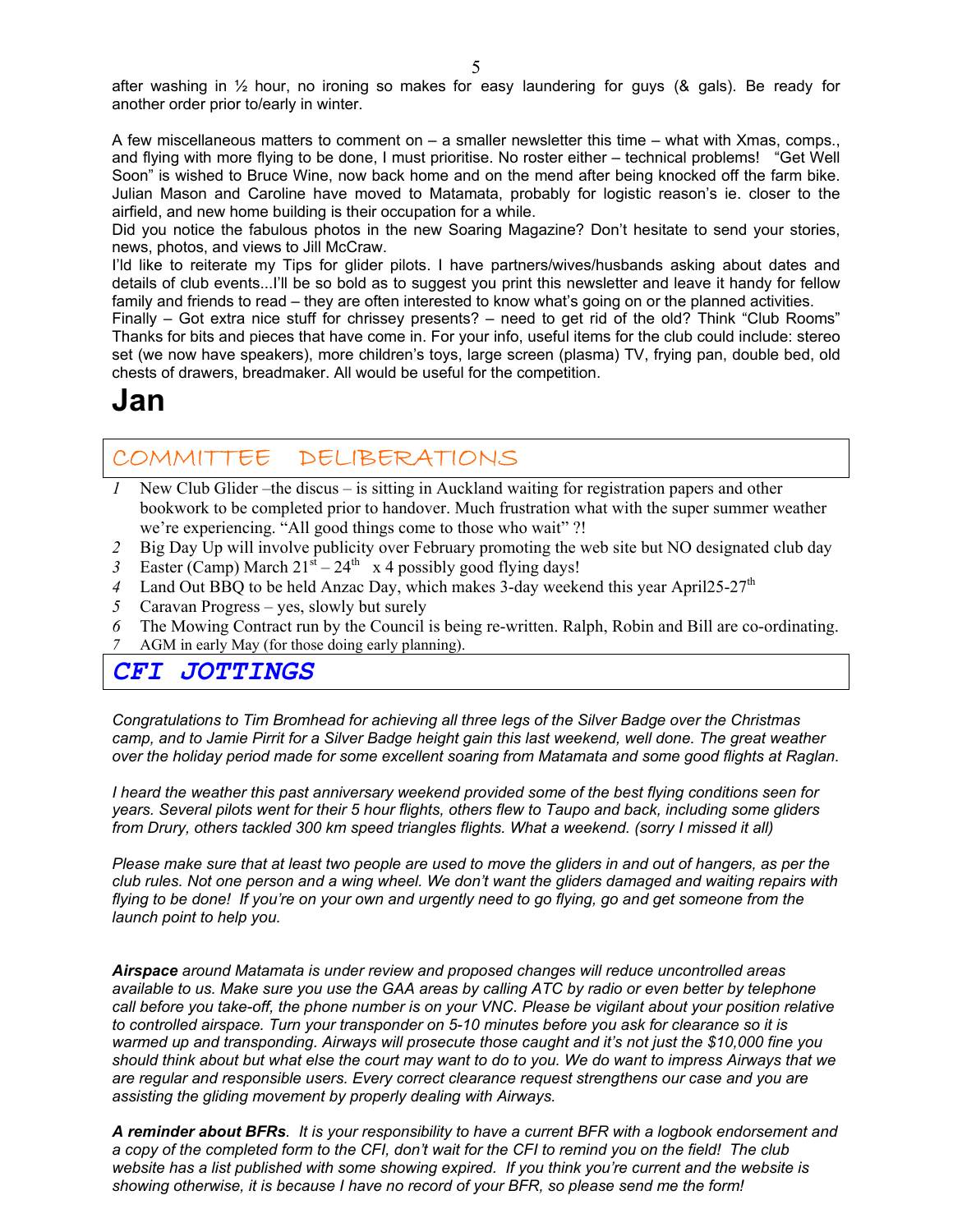*There has also been some uncertainty about who can flight-check BFRs. The GNZ MOAP says that BFRs are conducted by an A or B Cat instructor so therefore those instructors are qualified to conduct a BFR for you. However, to maintain consistency with BFRs within the Club, the Instructors Panel has decided that only the Club's senior instructors should conduct BFRs. The list of approved instructors is: Bob Gray B Cat CFI Rainer Kunnemeyer B Cat Deputy CFI Steve Care B Cat (Instructor Trainer) Ralph Gore A Cat Julian Mason A Cat Roger Brown A Cat If you need a BFR it is best to book it through Trev and contact one of the above beforehand, rather than just turning up and expecting it to be available on the day.* 

*Never mind the farmers, keep the fine weather coming*

*Be Safe, take care, remember your checks.* **Bob Gray** 

NB's If you have not yet got your new VFR charts they are available from the following web site; http://secureorders.airways.co.nz/aimsite/docs/orderform.pdf

*Remember the racing tasks – Care 200, Catlin Trophy, and Les Riesterer Short Course and enter your scores.* 

*Locator Beacons: although the present system will be maintained until Feb 2009 please note that the supporting satellite system will be decommissioned and it is recommended that you upgrade ASAP ie as soon as.* 

Are you aware of the common frequency (119.1 KHZ) area for the Paeroa gap? Extends below 2500 feet, please check your charts for the boundaries.

## **Raglan – Summer Gliding Camp!**

**An excellent turnout – of weather, club members, family and friends, and trial flights. Approximately 50 trials flights were taken over the week with the weather providing magnificent views of the harbour and coast. Many club members availed themselves of the opportunity to glide in coastal conditions, often coming just for 1 or 2 days, some camping the week, and many newer members tested flying at a new site. Others came to hang-out eg Tom Shanks ( nice to see you), just to help, or do their BFR's..** 

**Flying conditions could be called diverse, in the same day Julian took a 90 year old for a ride in easterly wave, and later on found a 10 knot thermal which took him from 1500 to 4500 feet. Great stuff!. Unfortunately the wind also blew away 2 gazebos. Saturday had a good stiff breeze blowing, and Sunday, the last day, it went to a strong wind so tows back to Waharoa were pretty rough. Keith and Tim did the double tow to Raglan, Jamie flew the return flight on Saturday (in case the weather closed in Sunday), and Tony (D) and relative came back on Sunday.** 

**A terrific involvement by club members spread the job load, several being terrors for punishment returning most days – special thanks to Ron Courtney, Tim Bloomfield, Keith Irving, Lionel Blakely, Jamie Perrit, and others whose names we can't remember (sorry about that). A big thank you to the Peter Glidden Honda for making a four-wheel motorbike available to work with at the airfield. This is given with no charges attached. ( Please read their ad in the newsletter and try to put some business their way.) All in all, a successful venture,**  with a few members already planning their family summer holiday's there next year. Dennis